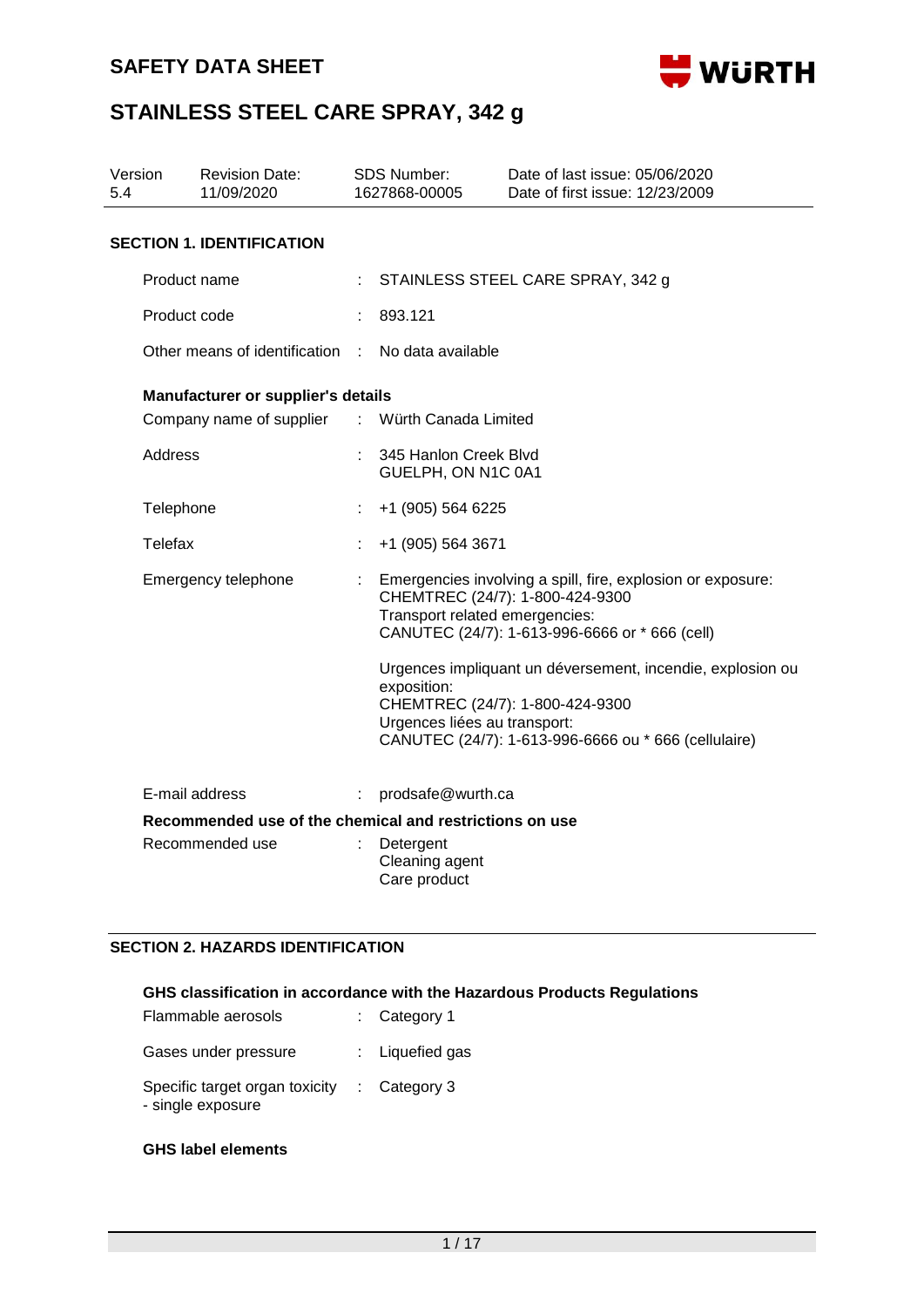## **SAFETY DATA SHEET**



# **STAINLESS STEEL CARE SPRAY, 342 g**

| Version<br>5.4 | <b>Revision Date:</b><br>11/09/2020 | <b>SDS Number:</b><br>1627868-00005               | Date of last issue: 05/06/2020<br>Date of first issue: 12/23/2009                                                                                                                                                                                                             |
|----------------|-------------------------------------|---------------------------------------------------|-------------------------------------------------------------------------------------------------------------------------------------------------------------------------------------------------------------------------------------------------------------------------------|
|                | Hazard pictograms                   |                                                   |                                                                                                                                                                                                                                                                               |
|                | Signal Word                         | Danger                                            |                                                                                                                                                                                                                                                                               |
|                | <b>Hazard Statements</b>            |                                                   | H222 Extremely flammable aerosol.<br>H280 Contains gas under pressure; may explode if heated.<br>H336 May cause drowsiness or dizziness.                                                                                                                                      |
|                | <b>Precautionary Statements</b>     | <b>Prevention:</b><br>P261 Avoid breathing spray. | P210 Keep away from heat, hot surfaces, sparks, open flames<br>and other ignition sources. No smoking.<br>P211 Do not spray on an open flame or other ignition source.<br>P251 Do not pierce or burn, even after use.<br>P271 Use only outdoors or in a well-ventilated area. |
|                |                                     | <b>Response:</b><br>unwell.                       | P304 + P340 + P312 IF INHALED: Remove person to fresh air<br>and keep comfortable for breathing. Call a doctor if you feel                                                                                                                                                    |
|                |                                     | Storage:<br>P405 Store locked up.                 | P410 + P412 Protect from sunlight. Do not expose to tempera-<br>tures exceeding 50 °C (122 °F).                                                                                                                                                                               |
|                |                                     | Disposal:<br>disposal plant.                      | P501 Dispose of contents and container to an approved waste                                                                                                                                                                                                                   |
|                | <b>Other hazards</b><br>None known. |                                                   |                                                                                                                                                                                                                                                                               |

### **SECTION 3. COMPOSITION/INFORMATION ON INGREDIENTS**

| Substance / Mixture | Mixture |
|---------------------|---------|
|                     |         |

### **Components**

| Chemical name                 | ICAS-No.   | Concentration (% w/w)     |
|-------------------------------|------------|---------------------------|
| <b>Isobutane</b>              | 75-28-5    | $\ge$ = 10 - < 30 $^*$    |
| White mineral oil (petroleum) | 18042-47-5 | $\ge$ = 10 - < 30 $\star$ |
| Propane                       | 74-98-6    | $\ge$ = 1 - < 5 $^*$      |
| <b>Butane</b>                 | 106-97-8   | $\ge$ = 1 - < 5 $^*$      |

\* Actual concentration or concentration range is withheld as a trade secret

## **SECTION 4. FIRST AID MEASURES**

General advice : In the case of accident or if you feel unwell, seek medical advice immediately.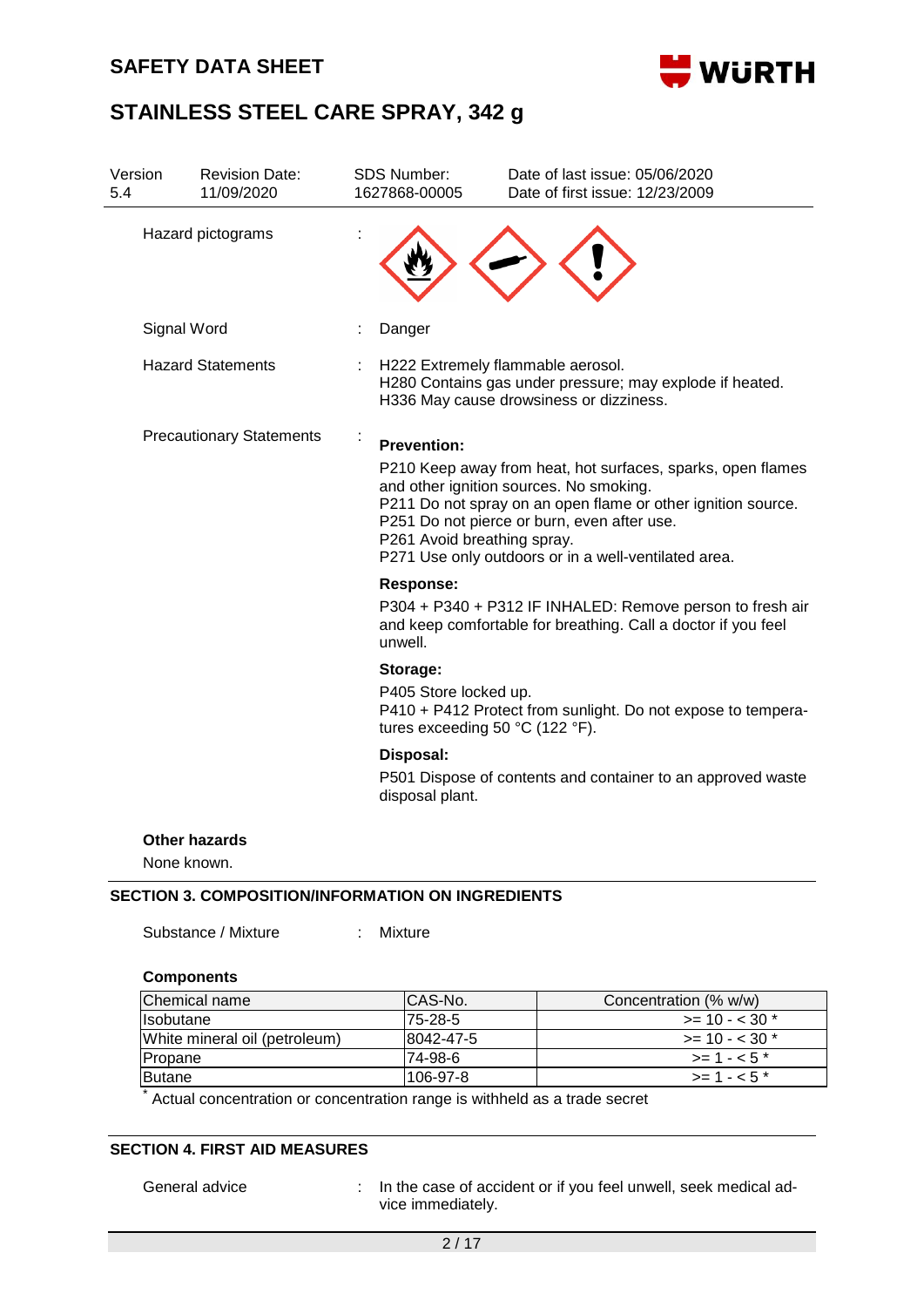

| Version<br>5.4          |            | <b>Revision Date:</b><br>11/09/2020                    |                                                                                                                         | <b>SDS Number:</b><br>1627868-00005                                                                    | Date of last issue: 05/06/2020<br>Date of first issue: 12/23/2009                                                                                                                 |  |
|-------------------------|------------|--------------------------------------------------------|-------------------------------------------------------------------------------------------------------------------------|--------------------------------------------------------------------------------------------------------|-----------------------------------------------------------------------------------------------------------------------------------------------------------------------------------|--|
|                         |            |                                                        |                                                                                                                         | advice.                                                                                                | When symptoms persist or in all cases of doubt seek medical                                                                                                                       |  |
|                         | If inhaled |                                                        |                                                                                                                         | If inhaled, remove to fresh air.                                                                       | Get medical attention if symptoms occur.                                                                                                                                          |  |
| In case of skin contact |            |                                                        | In case of contact, immediately flush skin with plenty of water.<br>Get medical attention if symptoms occur.            |                                                                                                        |                                                                                                                                                                                   |  |
| In case of eye contact  |            |                                                        |                                                                                                                         | : Flush eyes with water as a precaution.<br>Get medical attention if irritation develops and persists. |                                                                                                                                                                                   |  |
| If swallowed            |            | ÷.                                                     | If swallowed, DO NOT induce vomiting.<br>Get medical attention if symptoms occur.<br>Rinse mouth thoroughly with water. |                                                                                                        |                                                                                                                                                                                   |  |
|                         | delayed    | Most important symptoms<br>and effects, both acute and |                                                                                                                         | May cause drowsiness or dizziness.                                                                     |                                                                                                                                                                                   |  |
|                         |            | Protection of first-aiders                             |                                                                                                                         |                                                                                                        | First Aid responders should pay attention to self-protection,<br>and use the recommended personal protective equipment<br>when the potential for exposure exists (see section 8). |  |
|                         |            | Notes to physician                                     |                                                                                                                         |                                                                                                        | Treat symptomatically and supportively.                                                                                                                                           |  |

### **SECTION 5. FIRE-FIGHTING MEASURES**

| Suitable extinguishing media :                    |   | Water spray<br>Alcohol-resistant foam<br>Carbon dioxide (CO2)<br>Dry chemical                                                                                                                                                                                        |
|---------------------------------------------------|---|----------------------------------------------------------------------------------------------------------------------------------------------------------------------------------------------------------------------------------------------------------------------|
| Unsuitable extinguishing<br>media                 |   | None known.                                                                                                                                                                                                                                                          |
| Specific hazards during fire<br>fighting          |   | Flash back possible over considerable distance.<br>Vapors may form explosive mixtures with air.<br>Exposure to combustion products may be a hazard to health.<br>If the temperature rises there is danger of the vessels bursting<br>due to the high vapor pressure. |
| Hazardous combustion prod- :<br>ucts              |   | Carbon oxides                                                                                                                                                                                                                                                        |
| Specific extinguishing meth-<br>ods               | ÷ | Use extinguishing measures that are appropriate to local cir-<br>cumstances and the surrounding environment.<br>Use water spray to cool unopened containers.<br>Remove undamaged containers from fire area if it is safe to do<br>SO.<br>Evacuate area.              |
| Special protective equipment<br>for fire-fighters |   | In the event of fire, wear self-contained breathing apparatus.<br>Use personal protective equipment.                                                                                                                                                                 |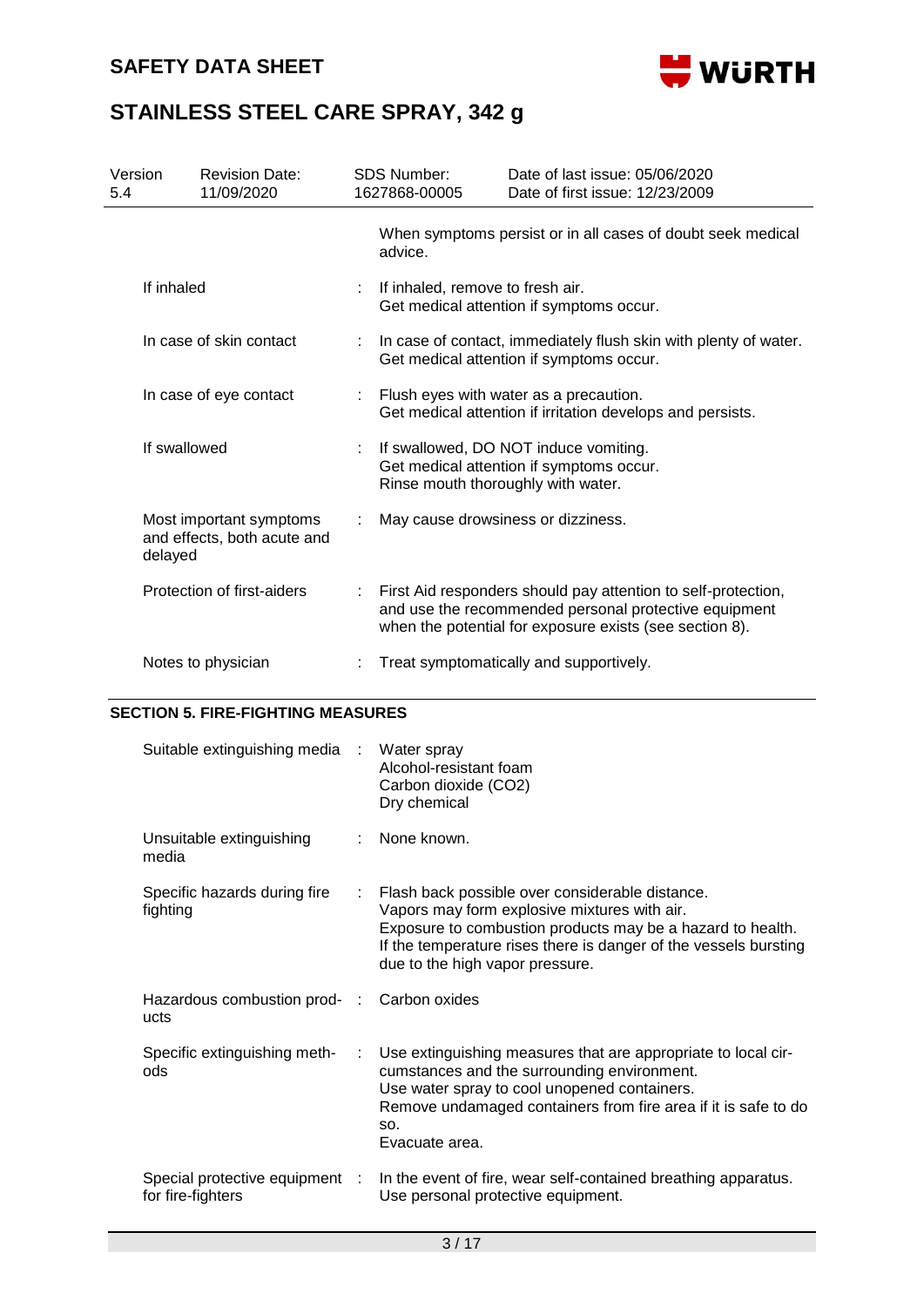

| Version | <b>Revision Date:</b> | SDS Number:   | Date of last issue: 05/06/2020  |
|---------|-----------------------|---------------|---------------------------------|
| 5.4     | 11/09/2020            | 1627868-00005 | Date of first issue: 12/23/2009 |

#### **SECTION 6. ACCIDENTAL RELEASE MEASURES**

| Personal precautions, protec- :<br>tive equipment and emer-<br>gency procedures |    | Remove all sources of ignition.<br>Use personal protective equipment.<br>Follow safe handling advice (see section 7) and personal pro-<br>tective equipment recommendations (see section 8).                                                                                                                                                                                                                                                                                                                                                                                                                                                                                                                                                                                        |
|---------------------------------------------------------------------------------|----|-------------------------------------------------------------------------------------------------------------------------------------------------------------------------------------------------------------------------------------------------------------------------------------------------------------------------------------------------------------------------------------------------------------------------------------------------------------------------------------------------------------------------------------------------------------------------------------------------------------------------------------------------------------------------------------------------------------------------------------------------------------------------------------|
| Environmental precautions                                                       | ÷. | Avoid release to the environment.<br>Prevent further leakage or spillage if safe to do so.<br>Prevent spreading over a wide area (e.g., by containment or<br>oil barriers).<br>Retain and dispose of contaminated wash water.<br>Local authorities should be advised if significant spillages<br>cannot be contained.                                                                                                                                                                                                                                                                                                                                                                                                                                                               |
| Methods and materials for<br>containment and cleaning up                        |    | Non-sparking tools should be used.<br>Soak up with inert absorbent material.<br>Suppress (knock down) gases/vapors/mists with a water spray<br>jet.<br>For large spills, provide diking or other appropriate contain-<br>ment to keep material from spreading. If diked material can be<br>pumped, store recovered material in appropriate container.<br>Clean up remaining materials from spill with suitable absor-<br>bent.<br>Local or national regulations may apply to releases and dispo-<br>sal of this material, as well as those materials and items em-<br>ployed in the cleanup of releases. You will need to determine<br>which regulations are applicable.<br>Sections 13 and 15 of this SDS provide information regarding<br>certain local or national requirements. |

### **SECTION 7. HANDLING AND STORAGE**

| <b>Technical measures</b> | See Engineering measures under EXPOSURE<br>CONTROLS/PERSONAL PROTECTION section.                                                                                                                                                                                                                                                                                                                                                     |
|---------------------------|--------------------------------------------------------------------------------------------------------------------------------------------------------------------------------------------------------------------------------------------------------------------------------------------------------------------------------------------------------------------------------------------------------------------------------------|
| Local/Total ventilation   | : If sufficient ventilation is unavailable, use with local exhaust<br>ventilation.<br>If advised by assessment of the local exposure potential, use<br>only in an area equipped with explosion-proof exhaust ventila-<br>tion.                                                                                                                                                                                                       |
| Advice on safe handling   | : Avoid breathing spray.<br>Do not swallow.<br>Avoid contact with eyes.<br>Avoid prolonged or repeated contact with skin.<br>Handle in accordance with good industrial hygiene and safety<br>practice, based on the results of the workplace exposure as-<br>sessment<br>Keep away from heat, hot surfaces, sparks, open flames and<br>other ignition sources. No smoking.<br>Take precautionary measures against static discharges. |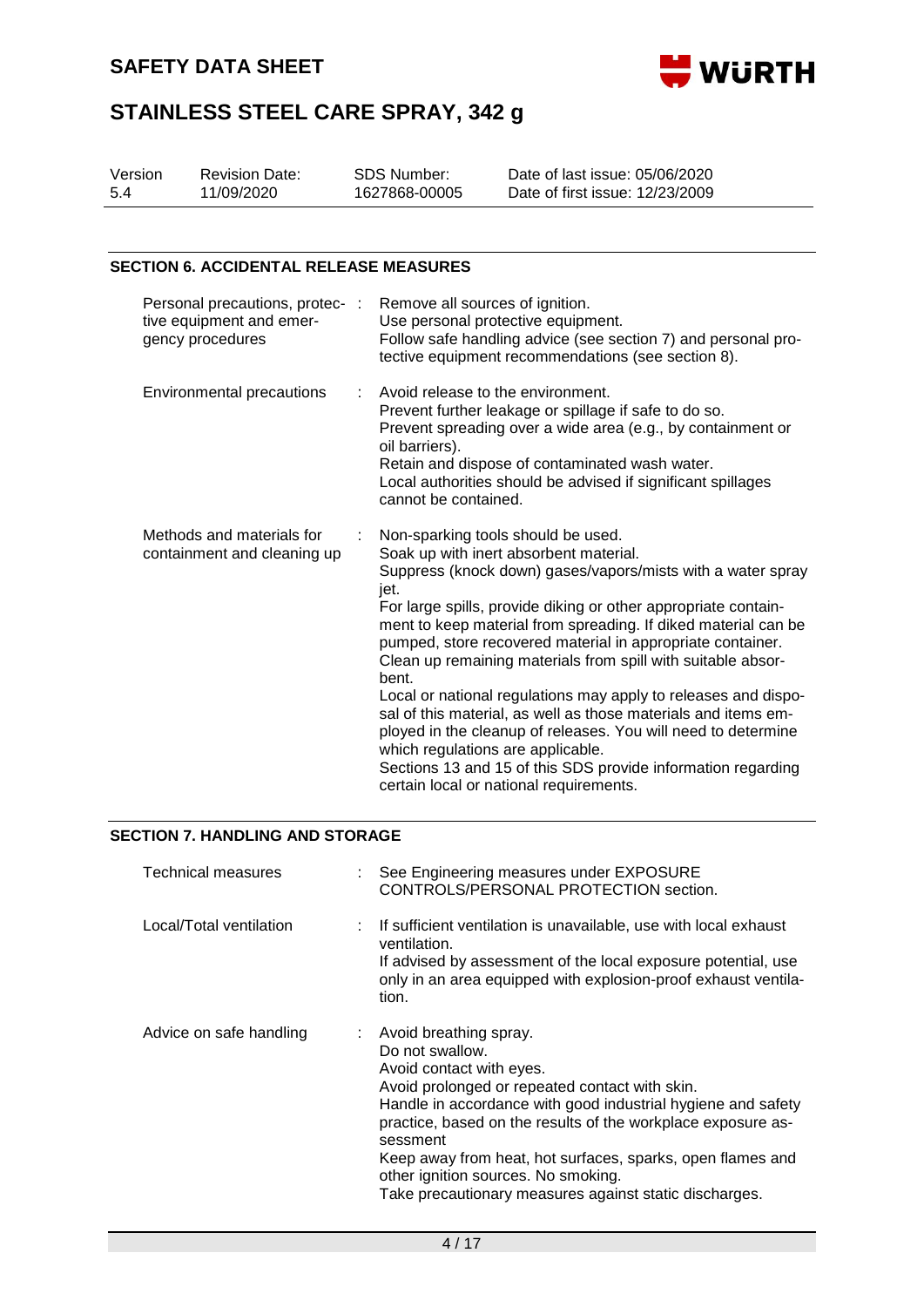

| Version<br>5.4              | <b>Revision Date:</b><br>11/09/2020 |                 | SDS Number:<br>1627868-00005                                                                                                                                                                               | Date of last issue: 05/06/2020<br>Date of first issue: 12/23/2009                                                                                                                             |  |  |
|-----------------------------|-------------------------------------|-----------------|------------------------------------------------------------------------------------------------------------------------------------------------------------------------------------------------------------|-----------------------------------------------------------------------------------------------------------------------------------------------------------------------------------------------|--|--|
|                             |                                     |                 | environment.                                                                                                                                                                                               | Take care to prevent spills, waste and minimize release to the<br>Do not spray on an open flame or other ignition source.                                                                     |  |  |
| Conditions for safe storage |                                     |                 | Store locked up.<br>Keep in a cool, well-ventilated place.<br>Store in accordance with the particular national regulations.<br>Do not pierce or burn, even after use.<br>Keep cool. Protect from sunlight. |                                                                                                                                                                                               |  |  |
|                             | Materials to avoid                  |                 | Organic peroxides<br>Oxidizing agents<br>Flammable solids<br>Pyrophoric liquids<br>Pyrophoric solids<br>flammable gases<br><b>Explosives</b>                                                               | : Do not store with the following product types:<br>Self-reactive substances and mixtures<br>Self-heating substances and mixtures<br>Substances and mixtures which in contact with water emit |  |  |
| perature                    | Recommended storage tem-            | <b>Contract</b> | 10 - 40 °C                                                                                                                                                                                                 |                                                                                                                                                                                               |  |  |

## **SECTION 8. EXPOSURE CONTROLS/PERSONAL PROTECTION**

### **Ingredients with workplace control parameters**

| Components                    | CAS-No.   | Value type<br>(Form of | Control parame-<br>ters / Permissible | <b>Basis</b> |
|-------------------------------|-----------|------------------------|---------------------------------------|--------------|
|                               |           | exposure)              | concentration                         |              |
|                               |           |                        |                                       |              |
| Isobutane                     | 75-28-5   | <b>TWA</b>             | 1,000 ppm                             | CA AB OEL    |
|                               |           | TWA                    | 1,000 ppm                             | CA BC OEL    |
|                               |           | <b>STEL</b>            | 1,000 ppm                             | <b>ACGIH</b> |
| White mineral oil (petroleum) | 8042-47-5 | TWA (Mist)             | $5 \text{ mg/m}^3$                    | CA AB OEL    |
|                               |           | STEL (Mist)            | 10 mg/m $3$                           | CA AB OEL    |
|                               |           | <b>TWAEV</b>           | $5 \text{ mg/m}^3$                    | CA QC OEL    |
|                               |           | (Mist)                 |                                       |              |
|                               |           | STEV (Mist)            | $10$ mg/m <sup>3</sup>                | CA QC OEL    |
|                               |           | TWA (Mist)             | 1 mg/ $m3$                            | CA BC OEL    |
|                               |           | TWA (Inha-             | $5 \text{ mg/m}^3$                    | <b>ACGIH</b> |
|                               |           | lable particu-         |                                       |              |
|                               |           | late matter)           |                                       |              |
| Propane                       | 74-98-6   | <b>TWA</b>             | 1,000 ppm                             | CA AB OEL    |
|                               |           | <b>TWAEV</b>           | 1,000 ppm                             | CA QC OEL    |
|                               |           |                        | 1,800 mg/m <sup>3</sup>               |              |
| <b>Butane</b>                 | 106-97-8  | <b>TWA</b>             | 1,000 ppm                             | CA AB OEL    |
|                               |           | <b>TWAEV</b>           | 800 ppm                               | CA QC OEL    |
|                               |           |                        | 1,900 mg/m <sup>3</sup>               |              |
|                               |           | <b>TWA</b>             | 1,000 ppm                             | CA BC OEL    |
|                               |           | <b>STEL</b>            | 1,000 ppm                             | <b>ACGIH</b> |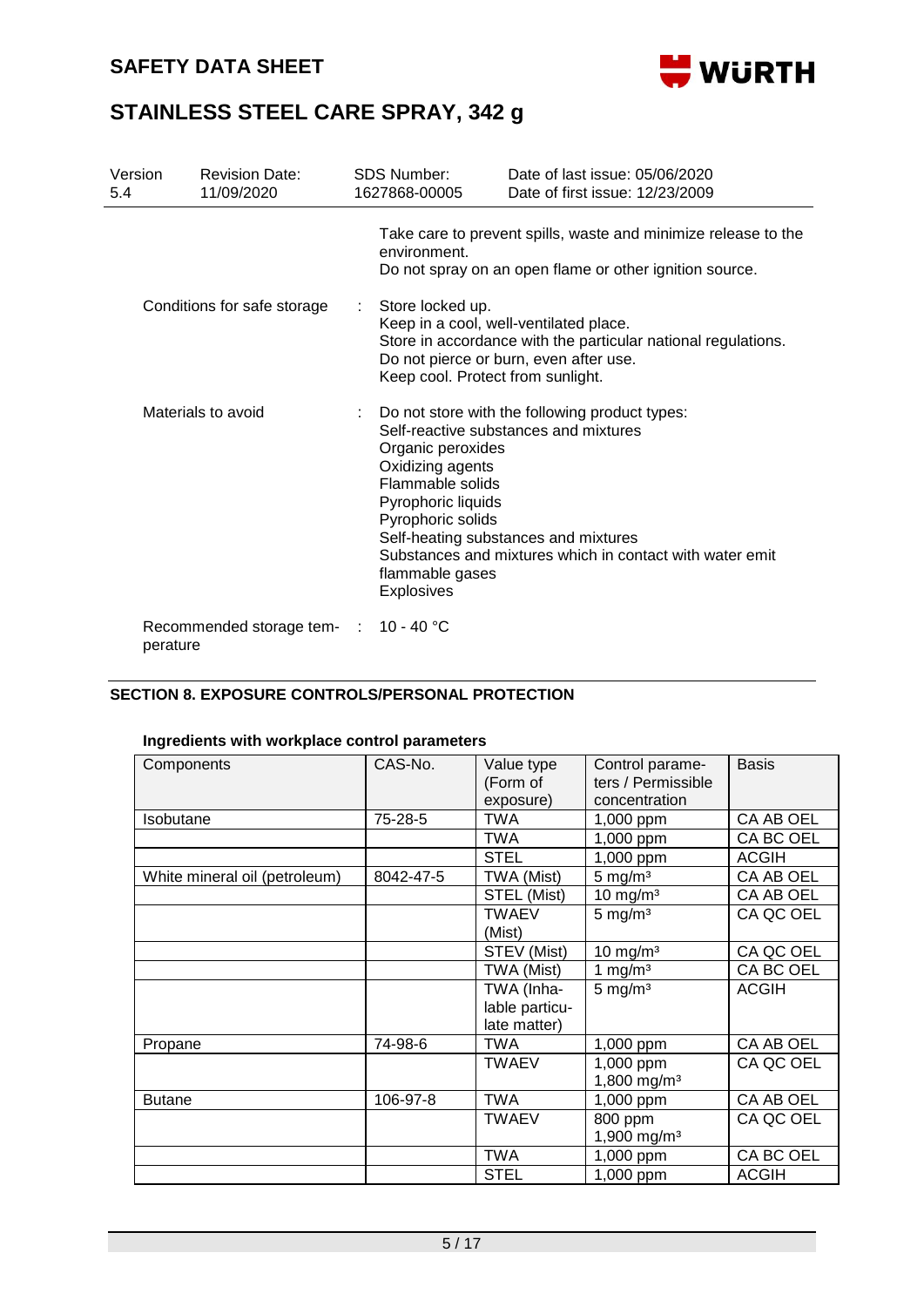

| Version<br><b>Revision Date:</b><br>11/09/2020<br>5.4 |                                                   |   | <b>SDS Number:</b><br>1627868-00005                                                                                                                                            | Date of last issue: 05/06/2020<br>Date of first issue: 12/23/2009                                                                                                                                                                                                                                                      |  |  |  |
|-------------------------------------------------------|---------------------------------------------------|---|--------------------------------------------------------------------------------------------------------------------------------------------------------------------------------|------------------------------------------------------------------------------------------------------------------------------------------------------------------------------------------------------------------------------------------------------------------------------------------------------------------------|--|--|--|
| <b>Engineering measures</b>                           |                                                   |   | ventilation.<br>lation.                                                                                                                                                        | Minimize workplace exposure concentrations.<br>If sufficient ventilation is unavailable, use with local exhaust<br>If advised by assessment of the local exposure potential, use<br>only in an area equipped with explosion-proof exhaust venti-                                                                       |  |  |  |
|                                                       | Personal protective equipment                     |   |                                                                                                                                                                                |                                                                                                                                                                                                                                                                                                                        |  |  |  |
| Respiratory protection                                |                                                   | ÷ | If adequate local exhaust ventilation is not available or expo-<br>sure assessment demonstrates exposures outside the re-<br>commended guidelines, use respiratory protection. |                                                                                                                                                                                                                                                                                                                        |  |  |  |
|                                                       | Filter type                                       |   |                                                                                                                                                                                | Self-contained breathing apparatus                                                                                                                                                                                                                                                                                     |  |  |  |
|                                                       | Hand protection<br>Material<br>Break through time |   | Nitrile rubber<br>480 min                                                                                                                                                      |                                                                                                                                                                                                                                                                                                                        |  |  |  |
|                                                       | <b>Remarks</b>                                    |   | workday.                                                                                                                                                                       | Choose gloves to protect hands against chemicals depending<br>on the concentration specific to place of work. For special<br>applications, we recommend clarifying the resistance to che-<br>micals of the aforementioned protective gloves with the glove<br>manufacturer. Wash hands before breaks and at the end of |  |  |  |
| Eye protection                                        |                                                   |   | Safety glasses                                                                                                                                                                 | Wear the following personal protective equipment:<br>Always wear eye protection when the potential for inadvertent<br>eye contact with the product cannot be excluded.<br>Please follow all applicable local/national requirements when<br>selecting protective measures for a specific workplace.                     |  |  |  |
|                                                       | Skin and body protection                          |   | protective clothing.                                                                                                                                                           | Wear the following personal protective equipment:<br>If assessment demonstrates that there is a risk of explosive<br>atmospheres or flash fires, use flame retardant antistatic                                                                                                                                        |  |  |  |
|                                                       | Hygiene measures                                  |   | king place.                                                                                                                                                                    | If exposure to chemical is likely during typical use, provide<br>eye flushing systems and safety showers close to the wor-<br>When using do not eat, drink or smoke.<br>Wash contaminated clothing before re-use.                                                                                                      |  |  |  |

| Appearance | aerosol                    |
|------------|----------------------------|
| Propellant | Isobutane, Propane, Butane |
| Color      | white                      |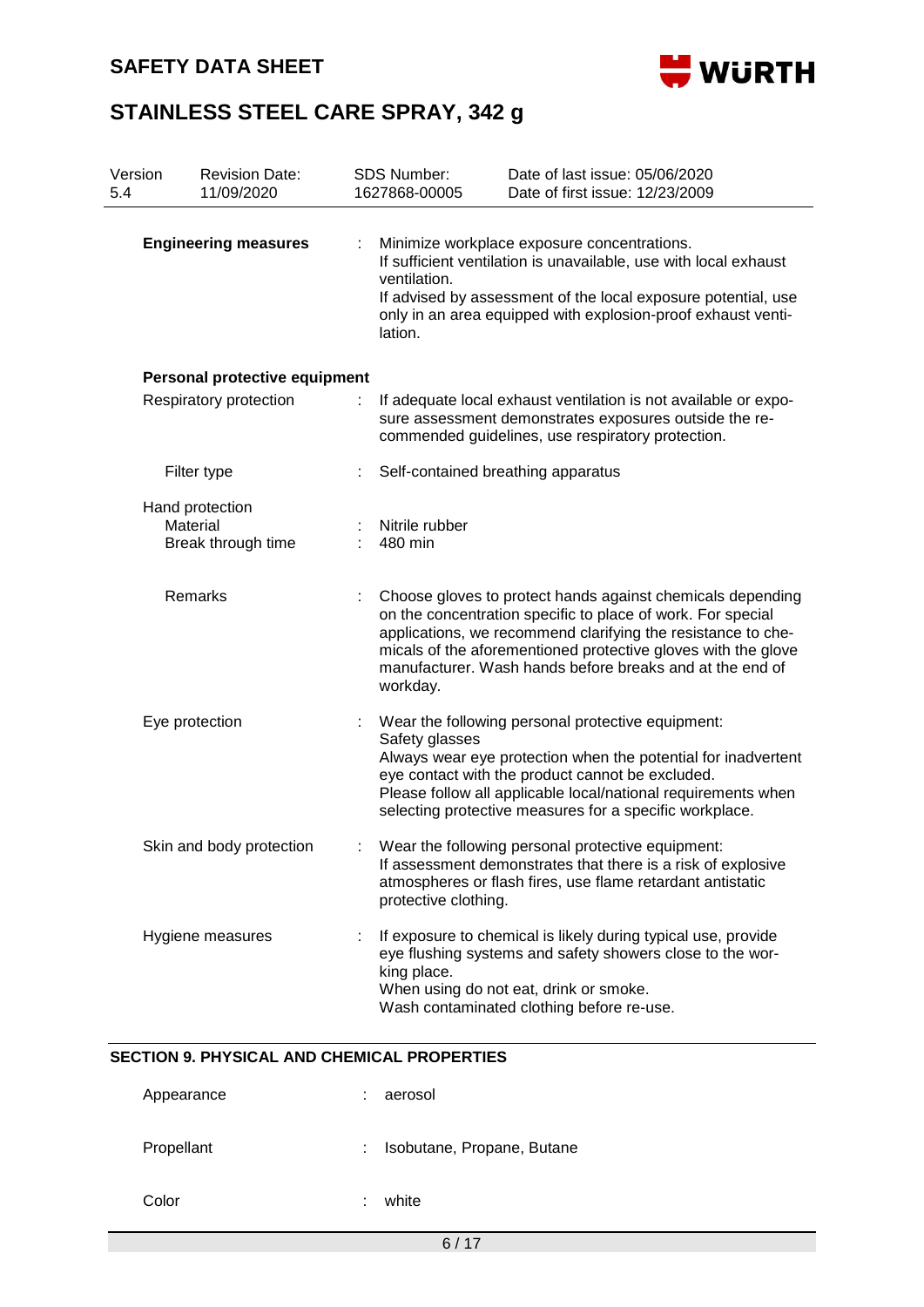## **SAFETY DATA SHEET**



| 5.4 | Version<br><b>Revision Date:</b><br>11/09/2020        |                       | SDS Number:<br>1627868-00005                                  | Date of last issue: 05/06/2020<br>Date of first issue: 12/23/2009 |  |
|-----|-------------------------------------------------------|-----------------------|---------------------------------------------------------------|-------------------------------------------------------------------|--|
|     |                                                       |                       |                                                               |                                                                   |  |
|     | Odor                                                  |                       | aromatic                                                      |                                                                   |  |
|     | Odor Threshold                                        | ÷                     | No data available                                             |                                                                   |  |
|     | pH                                                    | ÷                     | No data available                                             |                                                                   |  |
|     | Melting point/freezing point                          | ÷.                    | No data available                                             |                                                                   |  |
|     | Initial boiling point and boiling :<br>range          |                       | Not applicable                                                |                                                                   |  |
|     | Flash point                                           |                       | Not applicable                                                |                                                                   |  |
|     | Evaporation rate                                      | ÷                     | Not applicable                                                |                                                                   |  |
|     | Flammability (solid, gas)                             | $\mathbb{C}^{\times}$ | Extremely flammable aerosol.                                  |                                                                   |  |
|     | Upper explosion limit / Upper :<br>flammability limit |                       | 11 %(V)                                                       |                                                                   |  |
|     | Lower explosion limit / Lower :<br>flammability limit |                       | 1 %(V)                                                        |                                                                   |  |
|     | Vapor pressure                                        |                       | Not applicable                                                |                                                                   |  |
|     | Relative vapor density                                | ÷.                    | Not applicable                                                |                                                                   |  |
|     | Density                                               | ÷                     | 0.95 g/cm <sup>3</sup> (20 $^{\circ}$ C)<br>Method: DIN 51757 |                                                                   |  |
|     | Solubility(ies)<br>Water solubility                   |                       | completely soluble                                            |                                                                   |  |
|     | Partition coefficient: n-<br>octanol/water            |                       | Not applicable                                                |                                                                   |  |
|     | Autoignition temperature                              |                       | No data available                                             |                                                                   |  |
|     | Decomposition temperature                             | ÷                     | No data available                                             |                                                                   |  |
|     | Viscosity<br>Viscosity, kinematic                     |                       | Not applicable                                                |                                                                   |  |
|     | <b>Explosive properties</b>                           |                       | Not explosive                                                 |                                                                   |  |
|     | Oxidizing properties                                  |                       |                                                               | The substance or mixture is not classified as oxidizing.          |  |
|     | Particle size                                         |                       | Not applicable                                                |                                                                   |  |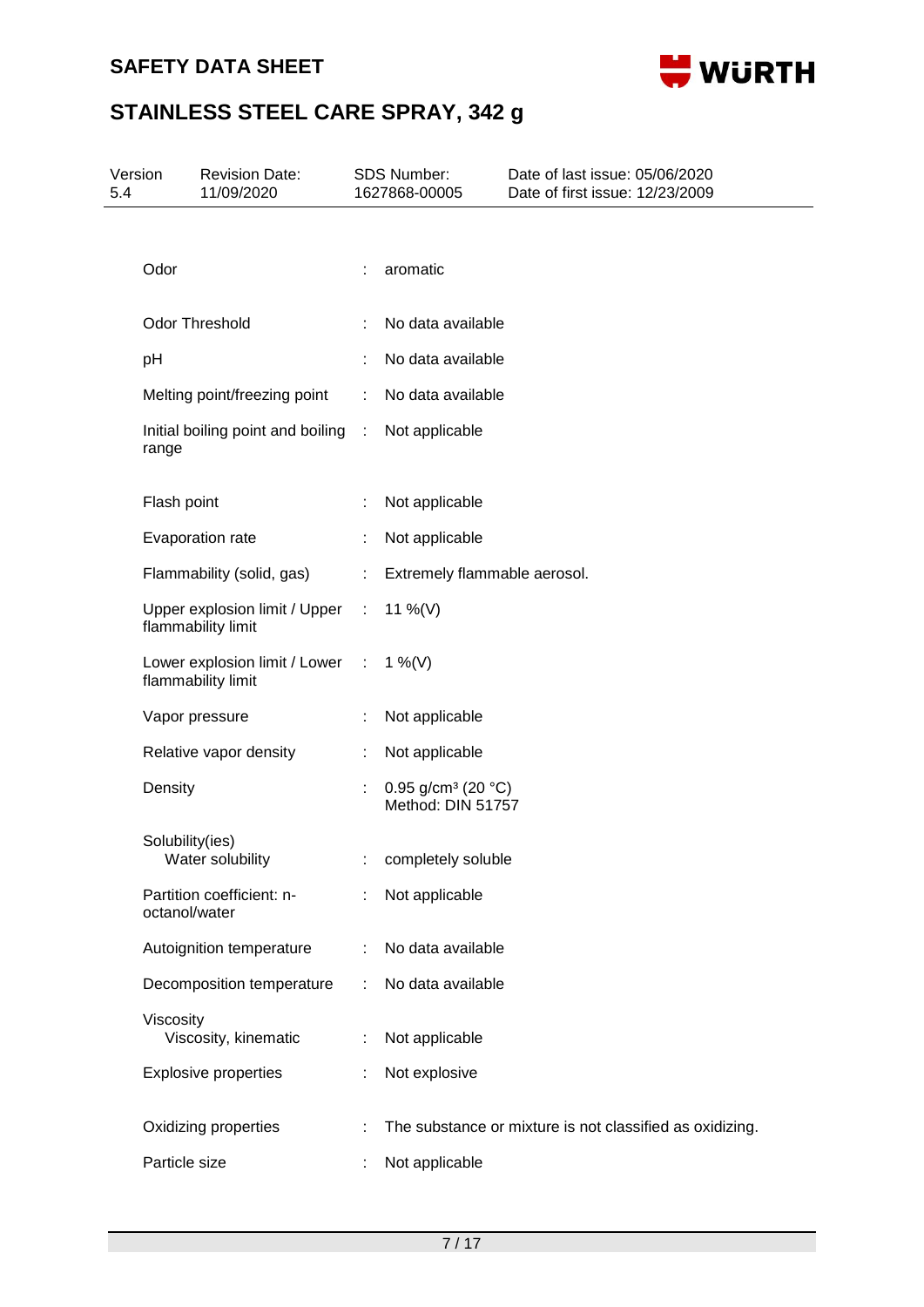

| Version<br><b>Revision Date:</b><br>11/09/2020<br>5.4 |                                                                                                    | <b>SDS Number:</b><br>1627868-00005 |                                                                                                                                                                                                                               | Date of last issue: 05/06/2020<br>Date of first issue: 12/23/2009 |  |  |
|-------------------------------------------------------|----------------------------------------------------------------------------------------------------|-------------------------------------|-------------------------------------------------------------------------------------------------------------------------------------------------------------------------------------------------------------------------------|-------------------------------------------------------------------|--|--|
|                                                       | <b>SECTION 10. STABILITY AND REACTIVITY</b>                                                        |                                     |                                                                                                                                                                                                                               |                                                                   |  |  |
|                                                       | Reactivity                                                                                         |                                     |                                                                                                                                                                                                                               | Not classified as a reactivity hazard.                            |  |  |
|                                                       | Chemical stability                                                                                 |                                     | Stable under normal conditions.                                                                                                                                                                                               |                                                                   |  |  |
| Possibility of hazardous reac-<br>tions               |                                                                                                    | ÷                                   | Extremely flammable aerosol.<br>Vapors may form explosive mixture with air.<br>If the temperature rises there is danger of the vessels bursting<br>due to the high vapor pressure.<br>Can react with strong oxidizing agents. |                                                                   |  |  |
|                                                       | Conditions to avoid                                                                                | ÷                                   | Heat, flames and sparks.                                                                                                                                                                                                      |                                                                   |  |  |
|                                                       | Incompatible materials                                                                             | ÷.                                  | Oxidizing agents                                                                                                                                                                                                              |                                                                   |  |  |
|                                                       | Hazardous decomposition<br>products                                                                | ÷                                   |                                                                                                                                                                                                                               | No hazardous decomposition products are known.                    |  |  |
|                                                       | <b>SECTION 11. TOXICOLOGICAL INFORMATION</b>                                                       |                                     |                                                                                                                                                                                                                               |                                                                   |  |  |
|                                                       | Information on likely routes of exposure<br>Inhalation<br>Skin contact<br>Ingestion<br>Eye contact |                                     |                                                                                                                                                                                                                               |                                                                   |  |  |
|                                                       | <b>Acute toxicity</b>                                                                              |                                     |                                                                                                                                                                                                                               |                                                                   |  |  |
|                                                       | Not classified based on available information.                                                     |                                     |                                                                                                                                                                                                                               |                                                                   |  |  |
|                                                       | Components:                                                                                        |                                     |                                                                                                                                                                                                                               |                                                                   |  |  |
|                                                       | Isobutane:<br>Acute inhalation toxicity                                                            | t.                                  | LC50 (Mouse): 260200 ppm<br>Exposure time: 4 h<br>Test atmosphere: gas                                                                                                                                                        |                                                                   |  |  |
|                                                       | White mineral oil (petroleum):                                                                     |                                     |                                                                                                                                                                                                                               |                                                                   |  |  |
|                                                       | Acute oral toxicity                                                                                |                                     | LD50 (Rat): $> 5,000$ mg/kg                                                                                                                                                                                                   |                                                                   |  |  |

| Acute inhalation toxicity | $LC50$ (Rat): $> 5$ mg/l<br>Exposure time: 4 h<br>Test atmosphere: dust/mist<br>Assessment: The substance or mixture has no acute inhala-<br>tion toxicity |
|---------------------------|------------------------------------------------------------------------------------------------------------------------------------------------------------|
| Acute dermal toxicity     | : LD50 (Rabbit): $>$ 2,000 mg/kg<br>Assessment: The substance or mixture has no acute dermal<br>toxicity                                                   |
| Propane:                  |                                                                                                                                                            |
| Acute inhalation toxicity | : LC50 (Rat): $> 800000$ ppm<br>Exposure time: 15 min                                                                                                      |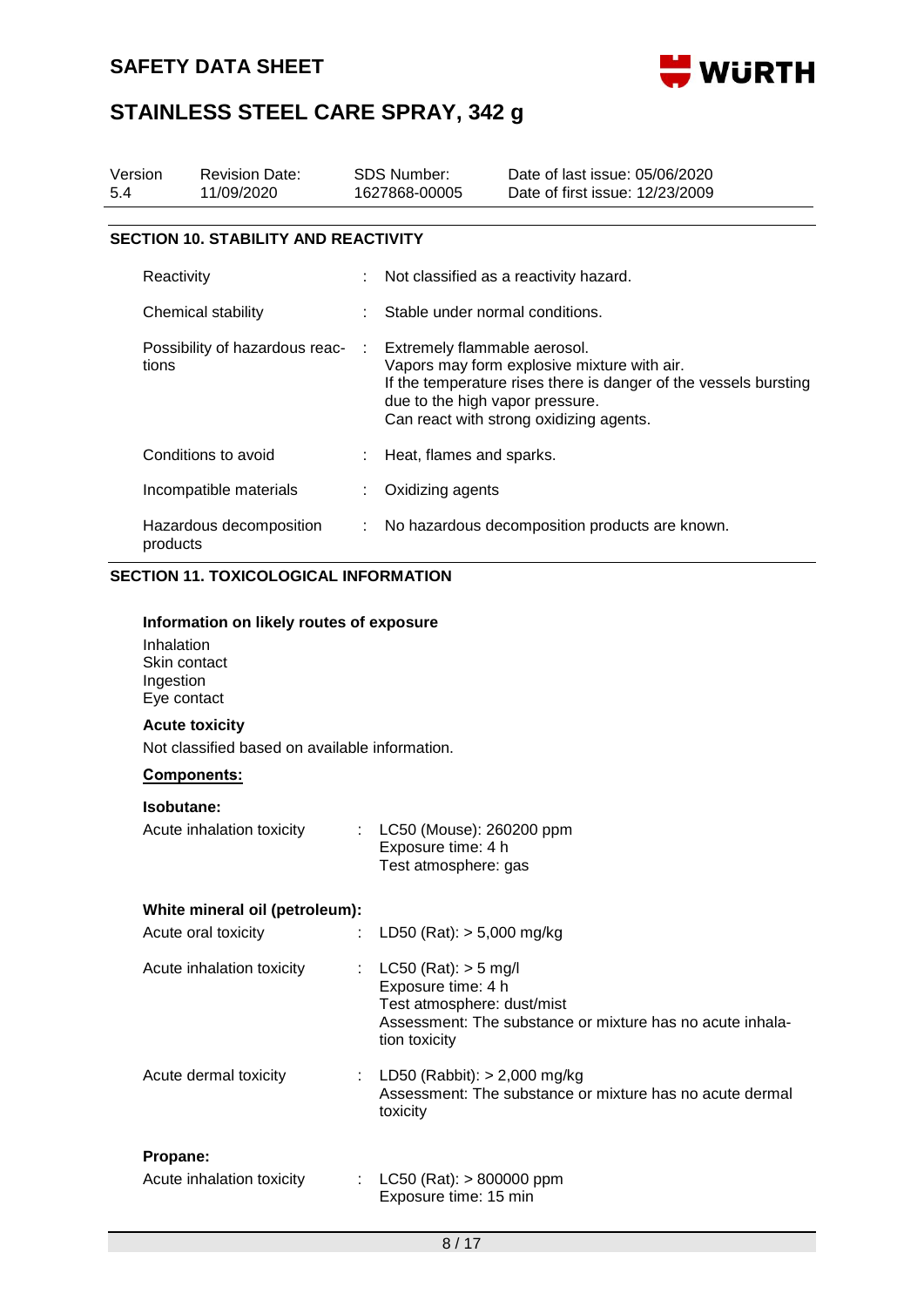

| Version<br>5.4                        | <b>Revision Date:</b><br>11/09/2020                                                 |    | SDS Number:<br>1627868-00005                                             | Date of last issue: 05/06/2020<br>Date of first issue: 12/23/2009                                                                  |  |  |  |
|---------------------------------------|-------------------------------------------------------------------------------------|----|--------------------------------------------------------------------------|------------------------------------------------------------------------------------------------------------------------------------|--|--|--|
|                                       |                                                                                     |    | Test atmosphere: gas                                                     |                                                                                                                                    |  |  |  |
| <b>Butane:</b>                        |                                                                                     |    |                                                                          |                                                                                                                                    |  |  |  |
|                                       | Acute inhalation toxicity                                                           |    | : $LC50$ (Rat): 658 mg/l<br>Exposure time: 4 h<br>Test atmosphere: vapor |                                                                                                                                    |  |  |  |
|                                       | <b>Skin corrosion/irritation</b>                                                    |    |                                                                          |                                                                                                                                    |  |  |  |
|                                       | Not classified based on available information.                                      |    |                                                                          |                                                                                                                                    |  |  |  |
|                                       | Components:                                                                         |    |                                                                          |                                                                                                                                    |  |  |  |
|                                       | White mineral oil (petroleum):                                                      |    |                                                                          |                                                                                                                                    |  |  |  |
| <b>Species</b><br>Result              |                                                                                     |    | Rabbit<br>No skin irritation                                             |                                                                                                                                    |  |  |  |
|                                       | Serious eye damage/eye irritation<br>Not classified based on available information. |    |                                                                          |                                                                                                                                    |  |  |  |
|                                       | Components:                                                                         |    |                                                                          |                                                                                                                                    |  |  |  |
|                                       |                                                                                     |    |                                                                          |                                                                                                                                    |  |  |  |
|                                       | White mineral oil (petroleum):                                                      |    | Rabbit                                                                   |                                                                                                                                    |  |  |  |
| <b>Species</b><br>Result              |                                                                                     |    | No eye irritation                                                        |                                                                                                                                    |  |  |  |
|                                       | Respiratory or skin sensitization                                                   |    |                                                                          |                                                                                                                                    |  |  |  |
|                                       | <b>Skin sensitization</b>                                                           |    |                                                                          |                                                                                                                                    |  |  |  |
|                                       | Not classified based on available information.                                      |    |                                                                          |                                                                                                                                    |  |  |  |
|                                       | <b>Respiratory sensitization</b><br>Not classified based on available information.  |    |                                                                          |                                                                                                                                    |  |  |  |
|                                       | <b>Components:</b>                                                                  |    |                                                                          |                                                                                                                                    |  |  |  |
|                                       | White mineral oil (petroleum):                                                      |    |                                                                          |                                                                                                                                    |  |  |  |
| <b>Test Type</b><br>Species<br>Result | Routes of exposure                                                                  |    | <b>Buehler Test</b><br>Skin contact<br>Guinea pig<br>negative            |                                                                                                                                    |  |  |  |
|                                       | Germ cell mutagenicity<br>Not classified based on available information.            |    |                                                                          |                                                                                                                                    |  |  |  |
|                                       | Components:                                                                         |    |                                                                          |                                                                                                                                    |  |  |  |
|                                       | Isobutane:                                                                          |    |                                                                          |                                                                                                                                    |  |  |  |
|                                       | Genotoxicity in vitro                                                               |    | Result: negative                                                         | Test Type: Chromosome aberration test in vitro<br>Method: OECD Test Guideline 473<br>Remarks: Based on data from similar materials |  |  |  |
|                                       | Genotoxicity in vivo                                                                | ÷. |                                                                          | Test Type: Mammalian erythrocyte micronucleus test (in vivo                                                                        |  |  |  |
|                                       |                                                                                     |    | 9/17                                                                     |                                                                                                                                    |  |  |  |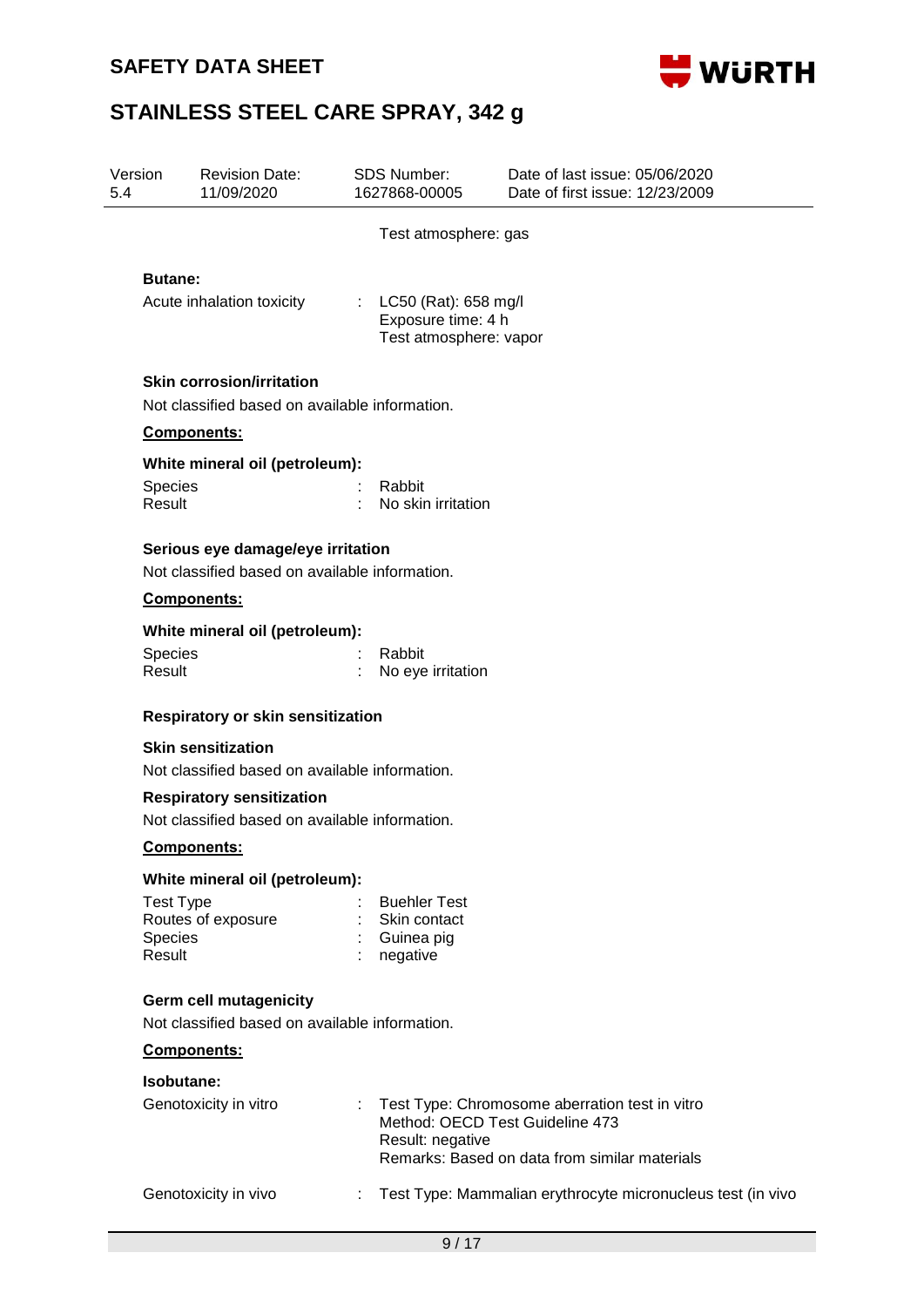

| Version<br>5.4 | <b>Revision Date:</b><br>11/09/2020 |                                                        | <b>SDS Number:</b><br>1627868-00005                                                                                     | Date of last issue: 05/06/2020<br>Date of first issue: 12/23/2009                                                                                                                               |  |  |  |  |
|----------------|-------------------------------------|--------------------------------------------------------|-------------------------------------------------------------------------------------------------------------------------|-------------------------------------------------------------------------------------------------------------------------------------------------------------------------------------------------|--|--|--|--|
|                |                                     | cytogenetic assay)<br>Species: Rat<br>Result: negative | Application Route: inhalation (gas)<br>Method: OECD Test Guideline 474<br>Remarks: Based on data from similar materials |                                                                                                                                                                                                 |  |  |  |  |
|                | White mineral oil (petroleum):      |                                                        |                                                                                                                         |                                                                                                                                                                                                 |  |  |  |  |
|                | Genotoxicity in vitro               |                                                        | Test Type: In vitro mammalian cell gene mutation test<br>Result: negative                                               |                                                                                                                                                                                                 |  |  |  |  |
|                | Genotoxicity in vivo                | ÷.                                                     | cytogenetic assay)<br>Species: Mouse<br>Result: negative                                                                | Test Type: Mammalian erythrocyte micronucleus test (in vivo<br>Application Route: Intraperitoneal injection<br>Method: OECD Test Guideline 474<br>Remarks: Based on data from similar materials |  |  |  |  |
| Propane:       |                                     |                                                        |                                                                                                                         |                                                                                                                                                                                                 |  |  |  |  |
|                | Genotoxicity in vitro               |                                                        | Result: negative                                                                                                        | Test Type: Bacterial reverse mutation assay (AMES)                                                                                                                                              |  |  |  |  |
|                | Genotoxicity in vivo                |                                                        | cytogenetic assay)<br>Species: Rat<br>Result: negative                                                                  | Test Type: Mammalian erythrocyte micronucleus test (in vivo<br>Application Route: inhalation (gas)<br>Method: OECD Test Guideline 474                                                           |  |  |  |  |
| <b>Butane:</b> |                                     |                                                        |                                                                                                                         |                                                                                                                                                                                                 |  |  |  |  |
|                | Genotoxicity in vitro               |                                                        | Result: negative                                                                                                        | Test Type: Bacterial reverse mutation assay (AMES)                                                                                                                                              |  |  |  |  |
|                | Genotoxicity in vivo                |                                                        | cytogenetic assay)<br>Species: Rat<br>Result: negative                                                                  | Test Type: Mammalian erythrocyte micronucleus test (in vivo<br>Application Route: inhalation (gas)<br>Method: OECD Test Guideline 474<br>Remarks: Based on data from similar materials          |  |  |  |  |

## **Carcinogenicity**

Not classified based on available information.

## **Components:**

### **White mineral oil (petroleum):**

| <b>Species</b>           | : Rat         |
|--------------------------|---------------|
| <b>Application Route</b> | $:$ Ingestion |
| Exposure time            | $: 24$ Months |
| Result                   | $:$ negative  |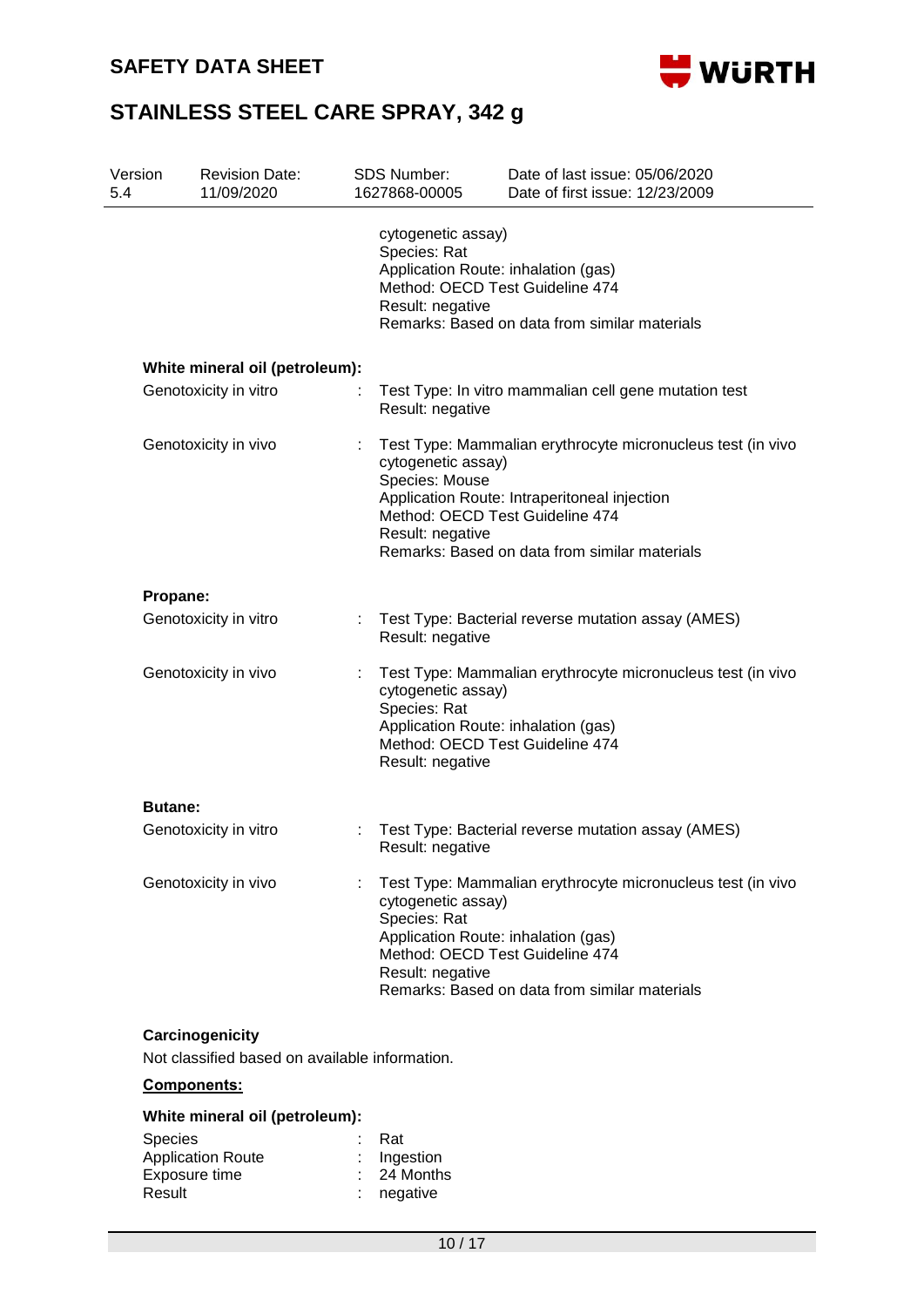

| 5.4 | Version<br><b>Revision Date:</b><br>11/09/2020 |                                                |   | SDS Number:<br>1627868-00005                                                                               | Date of last issue: 05/06/2020<br>Date of first issue: 12/23/2009                                                 |  |
|-----|------------------------------------------------|------------------------------------------------|---|------------------------------------------------------------------------------------------------------------|-------------------------------------------------------------------------------------------------------------------|--|
|     |                                                | <b>Reproductive toxicity</b>                   |   |                                                                                                            |                                                                                                                   |  |
|     |                                                | Not classified based on available information. |   |                                                                                                            |                                                                                                                   |  |
|     |                                                | Components:                                    |   |                                                                                                            |                                                                                                                   |  |
|     | Isobutane:                                     |                                                |   |                                                                                                            |                                                                                                                   |  |
|     |                                                | <b>Effects on fertility</b>                    |   | Species: Rat<br>Application Route: Inhalation<br>Method: OECD Test Guideline 422<br>Result: negative       | Test Type: Combined repeated dose toxicity study with the<br>reproduction/developmental toxicity screening test   |  |
|     |                                                | Effects on fetal development                   | ÷ | Species: Rat<br>Application Route: inhalation (gas)<br>Method: OECD Test Guideline 422<br>Result: negative | Test Type: Combined repeated dose toxicity study with the<br>reproduction/developmental toxicity screening test   |  |
|     |                                                | White mineral oil (petroleum):                 |   |                                                                                                            |                                                                                                                   |  |
|     |                                                | <b>Effects on fertility</b>                    |   | Species: Rat<br>Application Route: Skin contact<br>Result: negative                                        | Test Type: One-generation reproduction toxicity study                                                             |  |
|     |                                                | Effects on fetal development                   |   | Species: Rat<br>Application Route: Ingestion<br>Result: negative                                           | Test Type: Embryo-fetal development                                                                               |  |
|     | Propane:                                       |                                                |   |                                                                                                            |                                                                                                                   |  |
|     |                                                | Effects on fertility                           |   | Species: Rat<br>Application Route: inhalation (gas)<br>Method: OECD Test Guideline 422<br>Result: negative | : Test Type: Combined repeated dose toxicity study with the<br>reproduction/developmental toxicity screening test |  |
|     |                                                | Effects on fetal development                   | ÷ | Species: Rat<br>Application Route: inhalation (gas)<br>Method: OECD Test Guideline 422<br>Result: negative | Test Type: Combined repeated dose toxicity study with the<br>reproduction/developmental toxicity screening test   |  |
|     | <b>Butane:</b>                                 | <b>Effects on fertility</b>                    |   | Species: Rat<br>Application Route: inhalation (gas)                                                        | Test Type: Combined repeated dose toxicity study with the<br>reproduction/developmental toxicity screening test   |  |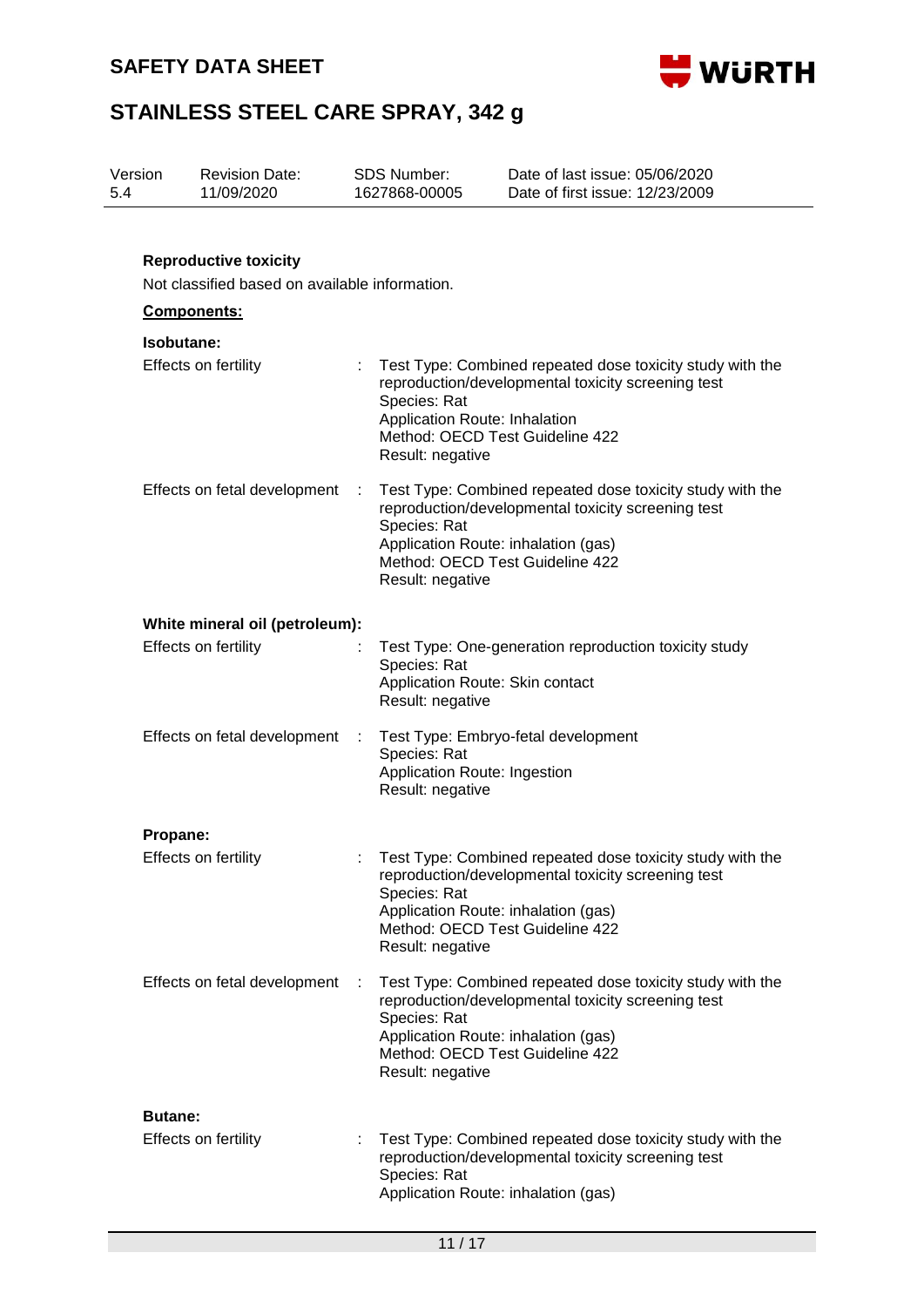

| 5.4 | <b>Revision Date:</b><br>Version<br>11/09/2020                                                 |    | <b>SDS Number:</b><br>1627868-00005                                                            | Date of last issue: 05/06/2020<br>Date of first issue: 12/23/2009                                                                                  |  |
|-----|------------------------------------------------------------------------------------------------|----|------------------------------------------------------------------------------------------------|----------------------------------------------------------------------------------------------------------------------------------------------------|--|
|     |                                                                                                |    | Result: negative                                                                               | Method: OECD Test Guideline 422                                                                                                                    |  |
|     | Effects on fetal development :                                                                 |    | Application Route: inhalation (gas)<br>Result: negative                                        | Test Type: Combined repeated dose toxicity study with the<br>reproduction/developmental toxicity screening test<br>Method: OECD Test Guideline 422 |  |
|     | <b>STOT-single exposure</b><br>May cause drowsiness or dizziness.                              |    |                                                                                                |                                                                                                                                                    |  |
|     | Components:                                                                                    |    |                                                                                                |                                                                                                                                                    |  |
|     | Isobutane:                                                                                     |    |                                                                                                |                                                                                                                                                    |  |
|     | Assessment                                                                                     |    |                                                                                                | May cause drowsiness or dizziness.                                                                                                                 |  |
|     | Propane:                                                                                       |    |                                                                                                |                                                                                                                                                    |  |
|     | Assessment                                                                                     |    |                                                                                                | May cause drowsiness or dizziness.                                                                                                                 |  |
|     | <b>Butane:</b>                                                                                 |    |                                                                                                |                                                                                                                                                    |  |
|     | Assessment                                                                                     |    |                                                                                                | May cause drowsiness or dizziness.                                                                                                                 |  |
|     | Not classified based on available information.<br><b>Repeated dose toxicity</b><br>Components: |    |                                                                                                |                                                                                                                                                    |  |
|     | Isobutane:                                                                                     |    |                                                                                                |                                                                                                                                                    |  |
|     | Species<br><b>NOAEL</b><br><b>Application Route</b><br>Exposure time<br>Method                 |    | Rat<br>9000 ppm<br>inhalation (gas)<br>6 Weeks<br><b>OECD Test Guideline 422</b>               |                                                                                                                                                    |  |
|     | White mineral oil (petroleum):                                                                 |    |                                                                                                |                                                                                                                                                    |  |
|     | Species<br><b>LOAEL</b><br><b>Application Route</b><br>Exposure time                           |    | Rat<br>> 160 mg/kg<br>Ingestion<br>90 Days                                                     |                                                                                                                                                    |  |
|     | Species<br><b>LOAEL</b><br><b>Application Route</b><br>Exposure time<br>Method                 |    | Rat<br>$>= 1$ mg/l<br>inhalation (dust/mist/fume)<br>4 Weeks<br><b>OECD Test Guideline 412</b> |                                                                                                                                                    |  |
|     | Propane:                                                                                       |    |                                                                                                |                                                                                                                                                    |  |
|     | Species<br><b>NOAEL</b>                                                                        | ÷. | Rat<br>7.214 mg/l                                                                              |                                                                                                                                                    |  |
|     |                                                                                                |    | 12/17                                                                                          |                                                                                                                                                    |  |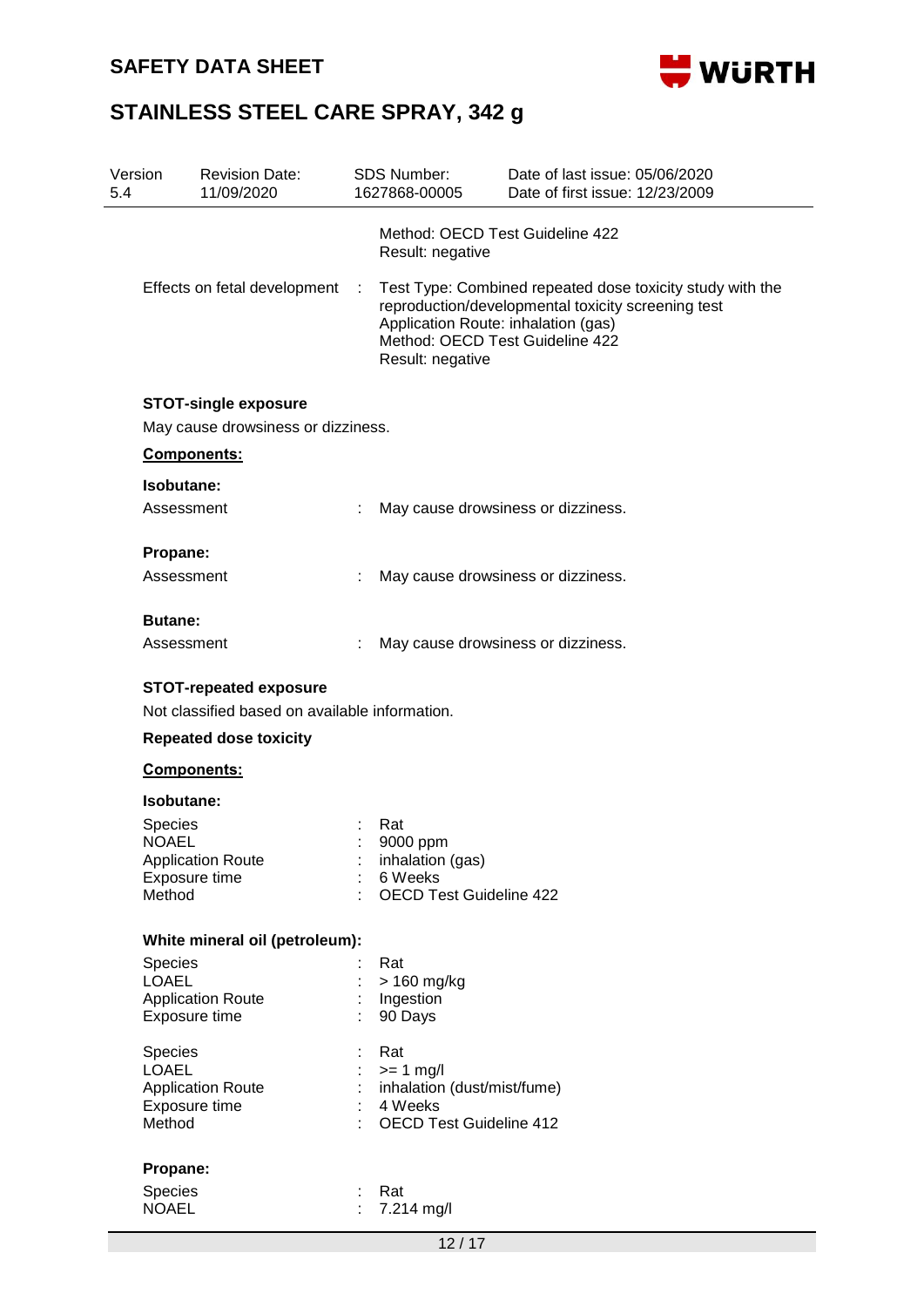

| Version<br>5.4                                             | <b>Revision Date:</b><br>11/09/2020       | SDS Number:<br>1627868-00005                                                     | Date of last issue: 05/06/2020<br>Date of first issue: 12/23/2009 |
|------------------------------------------------------------|-------------------------------------------|----------------------------------------------------------------------------------|-------------------------------------------------------------------|
| Method                                                     | <b>Application Route</b><br>Exposure time | inhalation (gas)<br>6 Weeks<br><b>OECD Test Guideline 422</b>                    |                                                                   |
| <b>Butane:</b><br><b>Species</b><br><b>NOAEL</b><br>Method | <b>Application Route</b><br>Exposure time | Rat<br>9000 ppm<br>inhalation (gas)<br>6 Weeks<br><b>OECD Test Guideline 422</b> |                                                                   |

### **Aspiration toxicity**

Not classified based on available information.

### **Components:**

#### **White mineral oil (petroleum):**

The substance or mixture is known to cause human aspiration toxicity hazards or has to be regarded as if it causes a human aspiration toxicity hazard.

### **SECTION 12. ECOLOGICAL INFORMATION**

#### **Ecotoxicity**

### **Components:**

| White mineral oil (petroleum):                |    |                                                                                                                                         |
|-----------------------------------------------|----|-----------------------------------------------------------------------------------------------------------------------------------------|
| Toxicity to fish                              |    | LC50 (Oncorhynchus mykiss (rainbow trout)): $> 100$ mg/l<br>Exposure time: 96 h<br>Method: OECD Test Guideline 203                      |
| aquatic invertebrates                         |    | Toxicity to daphnia and other : EC50 (Daphnia magna (Water flea)): > 100 mg/l<br>Exposure time: 48 h<br>Method: OECD Test Guideline 202 |
| Toxicity to algae/aquatic<br>plants           |    | NOEC (Pseudokirchneriella subcapitata (green algae)): 100<br>mq/l<br>Exposure time: 72 h<br>Method: OECD Test Guideline 201             |
| Toxicity to fish (Chronic tox-<br>icity)      | ÷. | NOEC (Oncorhynchus mykiss (rainbow trout)): 1,000 mg/l<br>Exposure time: 28 d                                                           |
| aquatic invertebrates (Chron-<br>ic toxicity) |    | Toxicity to daphnia and other : NOEC (Daphnia magna (Water flea)): 1,000 mg/l<br>Exposure time: 21 d                                    |

### **Persistence and degradability**

#### **Components:**

### **Isobutane:**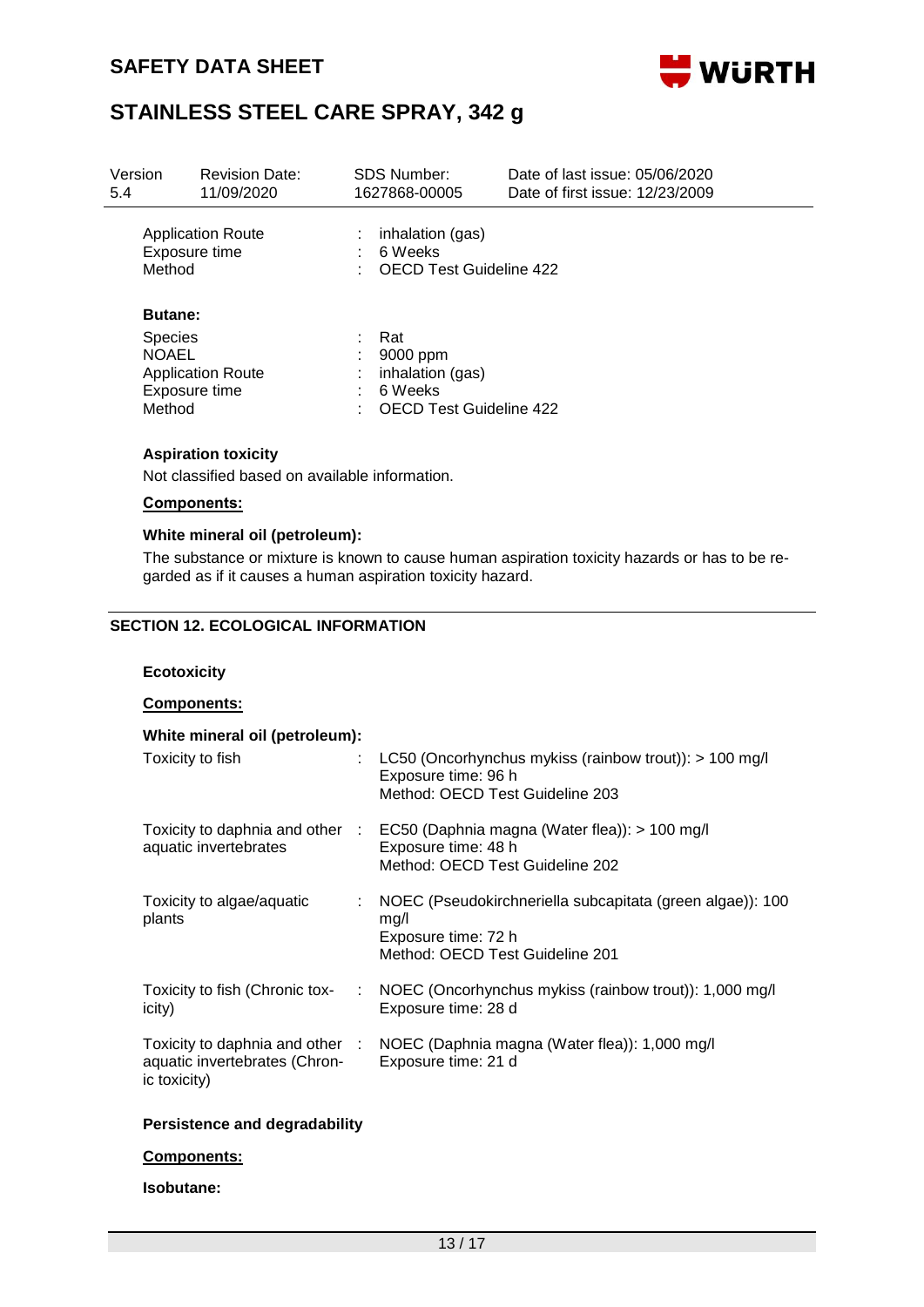## **SAFETY DATA SHEET**



| Version<br>5.4 | <b>Revision Date:</b><br>11/09/2020            | <b>SDS Number:</b><br>1627868-00005 | Date of last issue: 05/06/2020<br>Date of first issue: 12/23/2009                                                                  |  |  |
|----------------|------------------------------------------------|-------------------------------------|------------------------------------------------------------------------------------------------------------------------------------|--|--|
|                | Biodegradability                               |                                     | Result: Readily biodegradable.<br>Biodegradation: 100 %<br>Exposure time: 385.5 h<br>Remarks: Based on data from similar materials |  |  |
|                | White mineral oil (petroleum):                 |                                     |                                                                                                                                    |  |  |
|                | Biodegradability                               |                                     | Result: Not readily biodegradable.<br>Biodegradation: 31 %<br>Exposure time: 28 d                                                  |  |  |
|                | Propane:                                       |                                     |                                                                                                                                    |  |  |
|                | Biodegradability                               |                                     | Result: Readily biodegradable.<br>Biodegradation: 100 %<br>Exposure time: 385.5 h<br>Remarks: Based on data from similar materials |  |  |
| <b>Butane:</b> |                                                |                                     |                                                                                                                                    |  |  |
|                | Biodegradability                               |                                     | Result: Readily biodegradable.<br>Biodegradation: 100 %<br>Exposure time: 385.5 h<br>Remarks: Based on data from similar materials |  |  |
|                | <b>Bioaccumulative potential</b>               |                                     |                                                                                                                                    |  |  |
|                | Components:                                    |                                     |                                                                                                                                    |  |  |
|                | Isobutane:                                     |                                     |                                                                                                                                    |  |  |
|                | Partition coefficient: n-<br>octanol/water     | log Pow: 2.8                        |                                                                                                                                    |  |  |
| <b>Butane:</b> |                                                |                                     |                                                                                                                                    |  |  |
|                | Partition coefficient: n-<br>octanol/water     | log Pow: 2.31                       |                                                                                                                                    |  |  |
|                | <b>Mobility in soil</b>                        |                                     |                                                                                                                                    |  |  |
|                | No data available                              |                                     |                                                                                                                                    |  |  |
|                | Other adverse effects<br>No data available     |                                     |                                                                                                                                    |  |  |
|                | <b>SECTION 13. DISPOSAL CONSIDERATIONS</b>     |                                     |                                                                                                                                    |  |  |
|                |                                                |                                     |                                                                                                                                    |  |  |
|                | <b>Disposal methods</b><br>Waste from residues |                                     | Dispose of in accordance with local regulations.                                                                                   |  |  |

| Contaminated packaging | Empty containers should be taken to an approved waste<br>handling site for recycling or disposal.<br>Empty containers retain residue and can be dangerous.<br>Do not pressurize, cut, weld, braze, solder, drill, grind, or ex-<br>pose such containers to heat, flame, sparks, or other sources |
|------------------------|--------------------------------------------------------------------------------------------------------------------------------------------------------------------------------------------------------------------------------------------------------------------------------------------------|
|                        |                                                                                                                                                                                                                                                                                                  |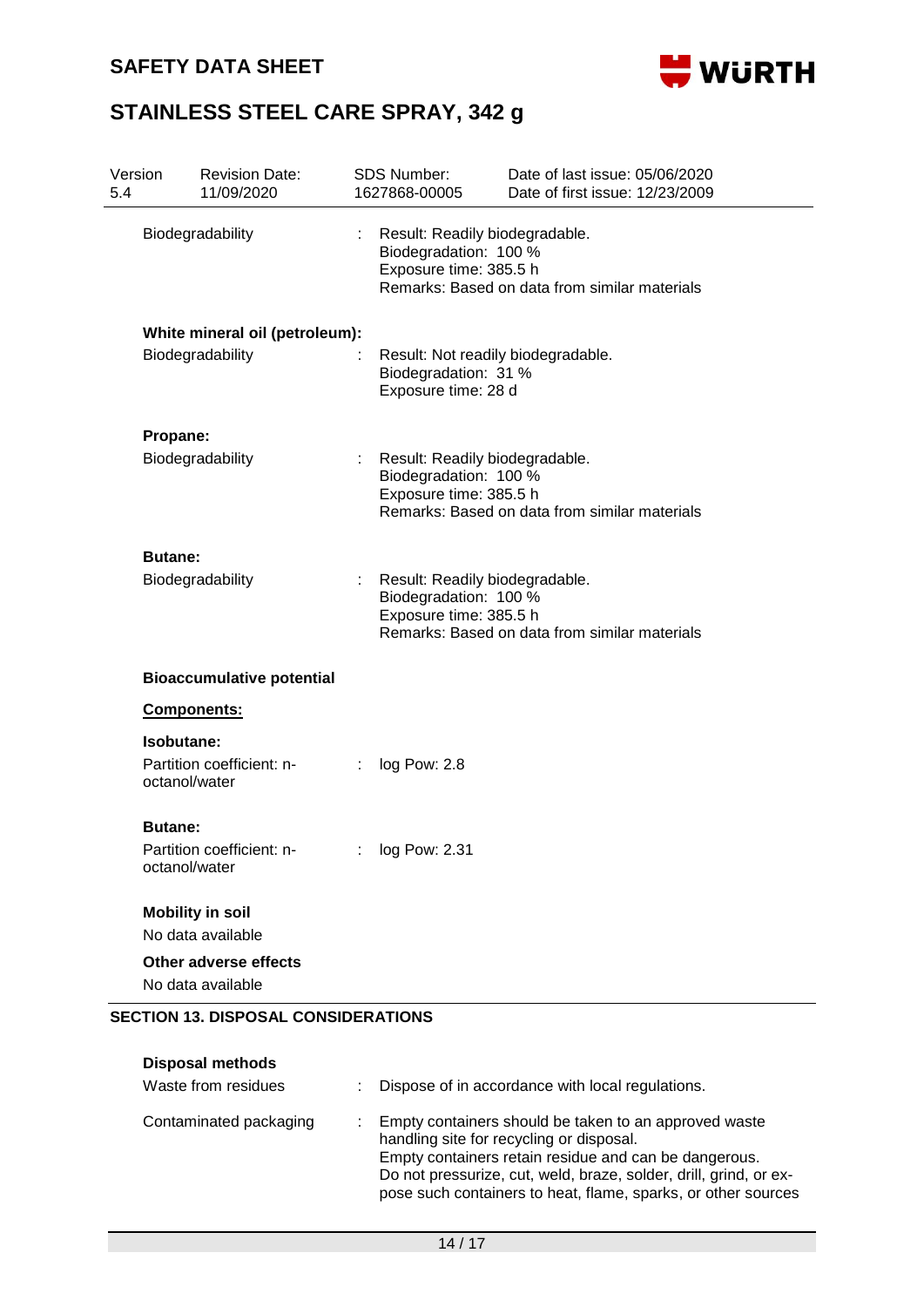

| Version<br>5.4                   | <b>Revision Date:</b><br>11/09/2020                | SDS Number:<br>1627868-00005             | Date of last issue: 05/06/2020<br>Date of first issue: 12/23/2009                                                                                                                    |
|----------------------------------|----------------------------------------------------|------------------------------------------|--------------------------------------------------------------------------------------------------------------------------------------------------------------------------------------|
|                                  |                                                    | (including propellant)                   | of ignition. They may explode and cause injury and/or death.<br>If not otherwise specified: Dispose of as unused product.<br>Please ensure aerosol cans are sprayed completely empty |
|                                  | <b>SECTION 14. TRANSPORT INFORMATION</b>           |                                          |                                                                                                                                                                                      |
|                                  | <b>International Regulations</b>                   |                                          |                                                                                                                                                                                      |
| <b>UNRTDG</b><br>Class<br>Labels | UN number<br>Proper shipping name<br>Packing group | <b>UN 1950</b><br>AEROSOLS<br>2.1<br>2.1 | Not assigned by regulation                                                                                                                                                           |
| UN/ID No.                        | <b>IATA-DGR</b>                                    | <b>UN 1950</b>                           |                                                                                                                                                                                      |

| Proper shipping name                          |    | : Aerosols, flammable      |
|-----------------------------------------------|----|----------------------------|
| Class                                         |    | $-2.1$                     |
| Packing group                                 |    | Not assigned by regulation |
| Labels                                        |    | Flammable Gas              |
| Packing instruction (cargo<br>aircraft)       |    | 203                        |
| Packing instruction (passen-<br>ger aircraft) | ÷. | 203                        |
| <b>IMDG-Code</b>                              |    |                            |
| UN number                                     |    | <b>UN 1950</b>             |
| Proper shipping name                          |    | <b>AEROSOLS</b>            |
| Class                                         |    | $\therefore$ 2.1           |
| Packing group                                 |    | Not assigned by regulation |
| Labels                                        |    | 2.1                        |
| EmS Code                                      |    | $F-D, S-U$                 |
| Marine pollutant                              |    | no                         |

#### **Transport in bulk according to Annex II of MARPOL 73/78 and the IBC Code**

Not applicable for product as supplied.

#### **Domestic regulation**

| <b>TDG</b>           |                            |
|----------------------|----------------------------|
| UN number            | UN 1950                    |
| Proper shipping name | : AEROSOLS                 |
| Class                | : 2.1                      |
| Packing group        | Not assigned by regulation |
| Labels               | : 2.1                      |
| <b>ERG Code</b>      | 126                        |
| Marine pollutant     | no                         |

### **Special precautions for user**

The transport classification(s) provided herein are for informational purposes only, and solely based upon the properties of the unpackaged material as it is described within this Safety Data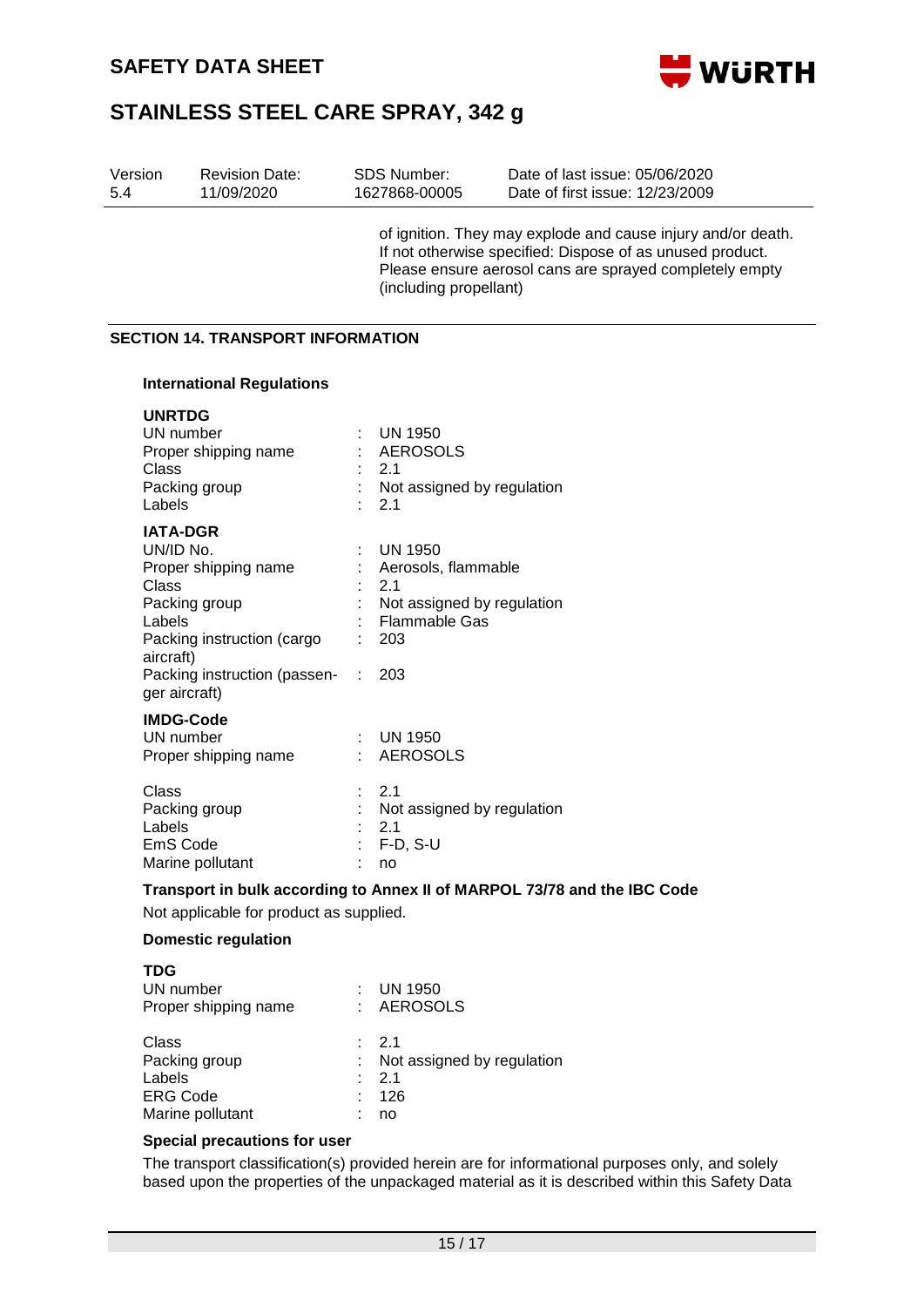

| Version | <b>Revision Date:</b> | SDS Number:   | Date of last issue: 05/06/2020  |
|---------|-----------------------|---------------|---------------------------------|
| 5.4     | 11/09/2020            | 1627868-00005 | Date of first issue: 12/23/2009 |

Sheet. Transportation classifications may vary by mode of transportation, package sizes, and variations in regional or country regulations.

### **SECTION 15. REGULATORY INFORMATION**

| <b>Volatile organic compounds</b> | CANADIAN ENVIRONMENTAL PROTECTION ACT, 1999 - |
|-----------------------------------|-----------------------------------------------|
| (VOC) content                     | Guidelines for VOC in Consumer Products       |
|                                   | VOC content: 24.43 %                          |
|                                   |                                               |

Canadian Domestic Substances List (DSL).

|     | The ingredients of this product are reported in the following inventories:                                             |
|-----|------------------------------------------------------------------------------------------------------------------------|
| DSL | All chemical substances in this product comply with the CEPA<br>1999 and NSNR and are on or exempt from listing on the |

#### **SECTION 16. OTHER INFORMATION**

#### **Full text of other abbreviations**

| <b>ACGIH</b>      | : USA. ACGIH Threshold Limit Values (TLV)                                          |
|-------------------|------------------------------------------------------------------------------------|
| CA AB OEL         | Canada. Alberta, Occupational Health and Safety Code (table<br>$2:$ OEL)           |
| CA BC OEL         | : Canada, British Columbia OEL                                                     |
| CA QC OEL         | : Québec. Regulation respecting occupational health and safe-                      |
|                   | ty, Schedule 1, Part 1: Permissible exposure values for air-<br>borne contaminants |
| ACGIH / TWA       | : 8-hour, time-weighted average                                                    |
| ACGIH / STEL      | Short-term exposure limit                                                          |
| CA AB OEL / TWA   | : 8-hour Occupational exposure limit                                               |
| CA AB OEL / STEL  | 15-minute occupational exposure limit                                              |
| CA BC OEL / TWA   | : 8-hour time weighted average                                                     |
| CA QC OEL / TWAEV | : Time-weighted average exposure value                                             |
| CA QC OEL / STEV  | Short-term exposure value                                                          |

AIIC - Australian Inventory of Industrial Chemicals; ANTT - National Agency for Transport by Land of Brazil; ASTM - American Society for the Testing of Materials; bw - Body weight; CMR - Carcinogen, Mutagen or Reproductive Toxicant; DIN - Standard of the German Institute for Standardisation; DSL - Domestic Substances List (Canada); ECx - Concentration associated with x% response; ELx - Loading rate associated with x% response; EmS - Emergency Schedule; ENCS - Existing and New Chemical Substances (Japan); ErCx - Concentration associated with x% growth rate response; ERG - Emergency Response Guide; GHS - Globally Harmonized System; GLP - Good Laboratory Practice; IARC - International Agency for Research on Cancer; IATA - International Air Transport Association; IBC - International Code for the Construction and Equipment of Ships carrying Dangerous Chemicals in Bulk; IC50 - Half maximal inhibitory concentration; ICAO - International Civil Aviation Organization; IECSC - Inventory of Existing Chemical Substances in China; IMDG - International Maritime Dangerous Goods; IMO - International Maritime Organization; ISHL - Industrial Safety and Health Law (Japan); ISO - International Organisation for Standardization; KECI - Korea Existing Chemicals Inventory; LC50 - Lethal Concentration to 50 % of a test population; LD50 - Lethal Dose to 50% of a test population (Median Lethal Dose); MARPOL - International Convention for the Prevention of Pollution from Ships; n.o.s. - Not Otherwise Specified; Nch - Chilean Norm; NO(A)EC - No Observed (Adverse) Effect Concentration; NO(A)EL - No Observed (Adverse) Effect Level; NOELR - No Observable Effect Loading Rate; NOM - Official Mexican Norm; NTP - National Toxicology Program; NZIoC - New Zealand Inventory of Chemicals; OECD - Organization for Economic Co-operation and Develop-